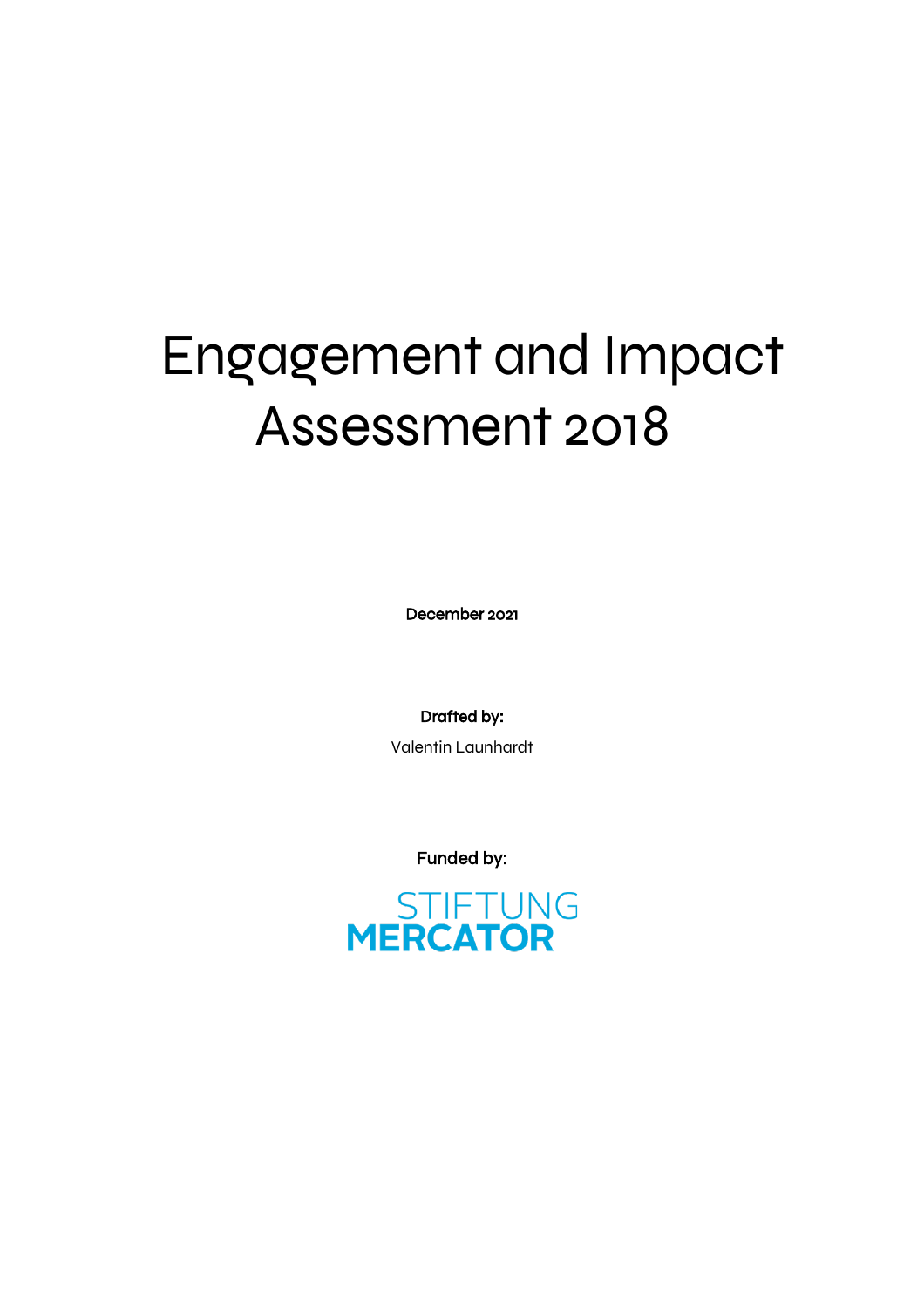This case study may be copied and distributed for non-commercial purposes only. Appropriate credit must be given.

Contact: rmzsocim@hu-berlin.de

If you want to reference this small case study, please cite as:

Launhardt, Valentin. 2021. Engagement and Impact Assessment 2018. Berlin.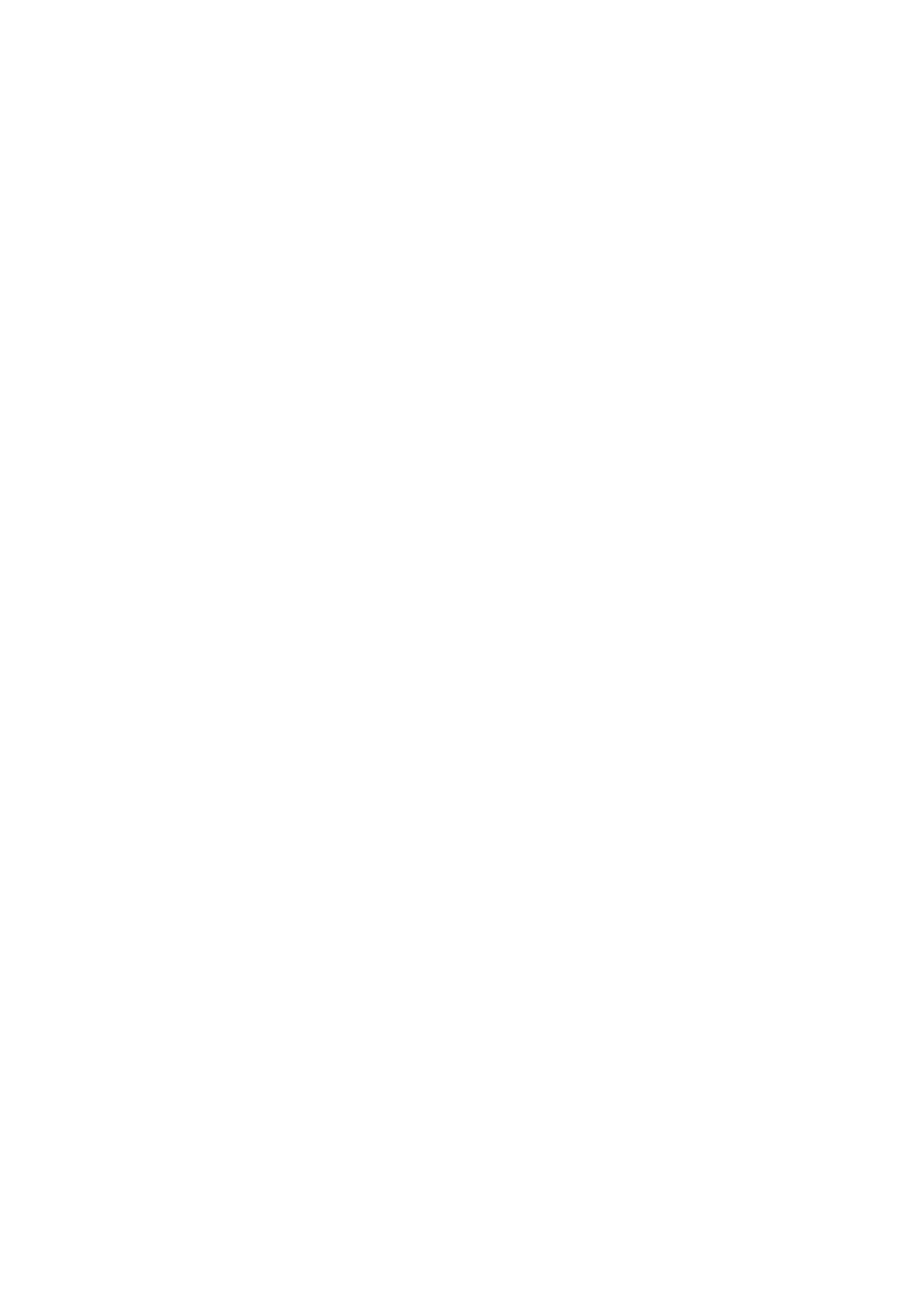## 1 Introduction

The Engagement and Impact Assessment (EI) took place for the first time in 2018 as a companion study to the already established policy called Excellence in Research for Australia (ERA). As part of the Australian National Science and Innovation Agenda (NISA), EI assesses the engagement of Australian universities with research end-users and the translation of their research results into economic, environmental, social and other use.<sup>1</sup> Generally speaking, EI was conducted for all fields of research at Australian universities. EI aims to bring about a greater collaboration between actors from the academic sphere and research end-users. <sup>2</sup> Specifying further, the EI 2018 Framework document lists the following objectives:

- § "provide clarity to the Government and Australian public about how their investment in university research translate into tangible benefits beyond academia
- identify institutional processes and infrastructure that enable research engagement
- promote greater support for the translation of research impact within institutions for the benefit of Australia beyond academia
- identify the ways in which institutions currently translate research into impact."3

The EI has a colored history of development that reaches back further than its recent launch in 2018 would give reason to expect. First detours into impact assessment were made quite early in Australia with the announcement of the Research Quality Framework (RQF) in 2004. In the course of the following three years, RQF was designed to assess research in Australian Higher Education Institutions (HEI) in relation to their academic as well as their broader impact, "i.e. the extent to which research is successfully applied" by qualified end-users.4 Technical working groups were established to inform decision-makers in the Australian government of the optimal methodology with which to make this

<sup>&</sup>lt;sup>1</sup> Australian Research Council (2017). *EI 2018 framework*. Australian Research Council, p.3 <sup>2</sup> Australian Research Council (2018). EI 2018 Assessment Handbook, p.5

<sup>3</sup> Australian Research Council (2017), p.3

<sup>&</sup>lt;sup>4</sup> Commonwealth of Australia (2005). Research Quality Framework: Assessing the Quality and Impact of Research in Australia—Final Advice on the Preferred RQF Model, Canberra; as cited in Williams & Grant (2018), p.94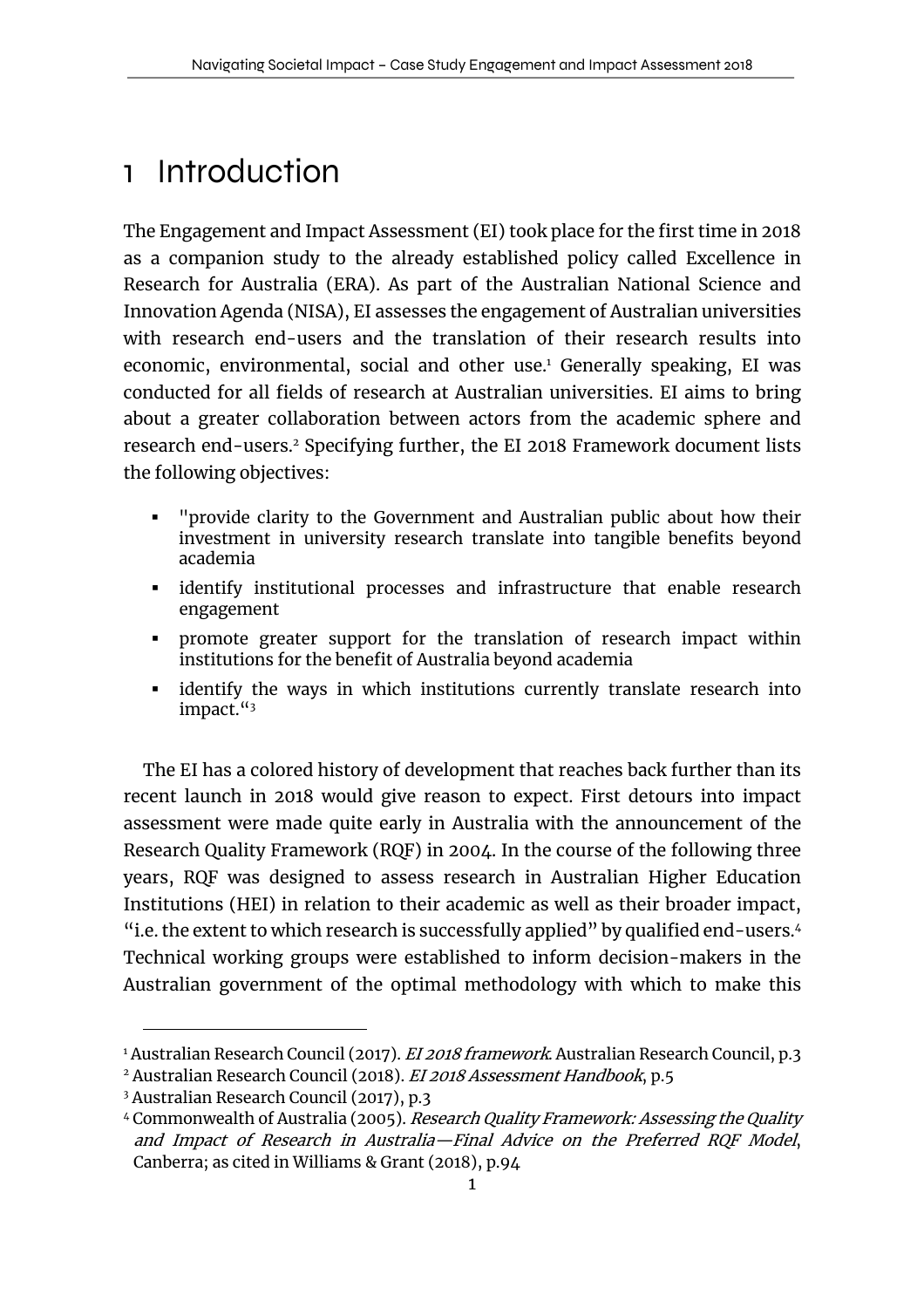"broader impact" measurable. As there were no established benchmarks for this undertaking up to this point, the working groups were the first ones to suggest the use of both quantitative and qualitative evidence, especially the involvement of case studies. 5

Remarkably, the evolution of RQF resembles the development process of EI. RQF was anticipated to set off in early 2008, and the implementation process was fully underway through the course of 2007. Assessment panels were assembled, submission specifications were published and submission platforms were built. All this came to an abrupt end with a snap election being called in October of 2007, which saw a change in ruling party resulting in the cancellation of RQF by the new Minister for Innovation, Industry, Science and Research by the end of the year. The cancellation was undergirded by the statement that RQF was "poorly designed, administratively expensive and [relying] on an 'impact' measure that is unverifiable and ill- defined."6

The pioneer status of RQF was made explicit in the development of the UKbased REF, which itself is recognized in the Anglo-Saxon world as a forerunner of impact assessment today. In the development stages of the REF, the Higher Education Funding Council for England (HEFCE) commissioned an international review, how other research agencies measure impact to provide recommendations for REF's own conception. The report concluded: "It is evident from this analysis that the Australian RQF provides the "best fit" against the emergent criteria for REF […] Hence our first key observation is that the work of the Australian RQF Working Group on Impact Research Evaluation Assessment provides a promising basis for developing an impact approach for the REF."7

In what Williams and Grant describe as the "Australian impact Boomerang", the concept of impact assessment resurfaces about four years after the cancellation of RQF. Again, it was the policy arena that decided the resumption of an impact assessment agenda, forming expert panels that concluded with the

<sup>5</sup> Williams & Grant (2018). A comparative review of how the policy and procedures to assess research impact evolved in Australia and the UK, Research Evaluation, 27(2), 2018, pp.94-98.

 $6$  Donovan (2008). The Australian Research Quality Framework: A Live Experiment in Capturing the Social, Economic, Environmental, and Cultural Returns of Publicly Funded Research', New Directions for Evaluation, 118: 47-60; as cited in Williams & Grant (2018), p.97

<sup>&</sup>lt;sup>7</sup> Grant et.al. (2009). *Capturing Research Impact: A Review of International Practice.* http://www.rand.org/content/dam/rand/pubs/documented\_briefings/2010/RAND\_DB 578.pdf ; as cited in Williams & Grant (2018), pp.97-98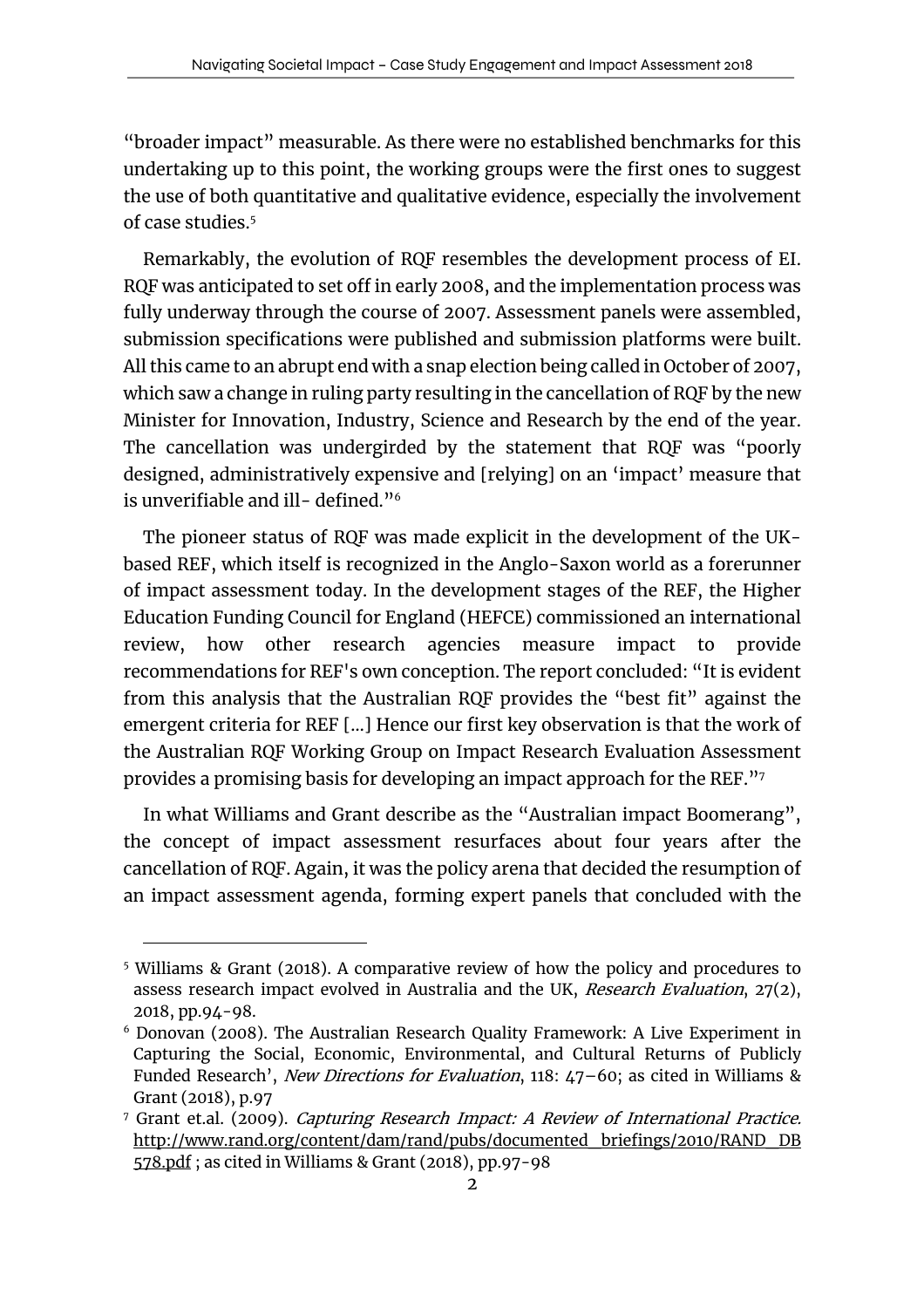recommendation for a national impact assessment framework and the realization of feasibility studies. <sup>8</sup> The research funding system on the other hand seemed not to be entirely convinced by the governmental direction. Even until 2015 there are instances of public disagreement with the government line by ARC leadership, the same organization now responsible for the realization of EI. In a 2013 article in The Australian the then head of the ARC expressed doubts over the necessity and feasibility of a national impact assessment in general and called into question the suitability of case studies as a method over impact indicators such as "PhD completions, patents, commercial funding, and external research alliances."9

### 2 How does the EI 2018 work?

Universities are assessed on three components: engagement, impact and approach to impact. As defined in the Australian and New Zealand Standard Research Classification (ANZSRC), the Unit of Assessment is a singular, two-digit field of research at a university. EI employs a so-called "low-volume threshold"<sup>10</sup>, measured in the number of research outputs by a field of research. Every field of research in a particular institution that clears this threshold must subject itself to assessment. Only if a valid reason is given, why a particular field of research cannot participate is it possible to be excused from assessment, but not before submitting a strategy and timeline to make that field of research suitable for assessment in the next round of EI instead. A field of research can also apply to be assessed even if it does not meet the low-volume threshold. Additionally, a university can opt to submit an interdisciplinary and/or a Torres Strait Islander<sup>11</sup> research impact study, regardless of the volume of research at the particular institution. These will not receive an assessment on engagement, but on impact and approach to impact only. 12

<sup>8</sup> Williams & Grant (2018), pp.98-100

<sup>&</sup>lt;sup>9</sup> Trounson (2013). *Putting case for Research Impact. The Australian, p.27;* as cited in Williams & Grant (2018), p.100

<sup>10</sup> E.g. Australian Research Council (2017), p.4

<sup>&</sup>lt;sup>11</sup> The Torres Strait Islander people are indigenous peoples inhabiting islands to the north of the Australian landmass.

<sup>&</sup>lt;sup>12</sup> Australian Research Council (2017), p.4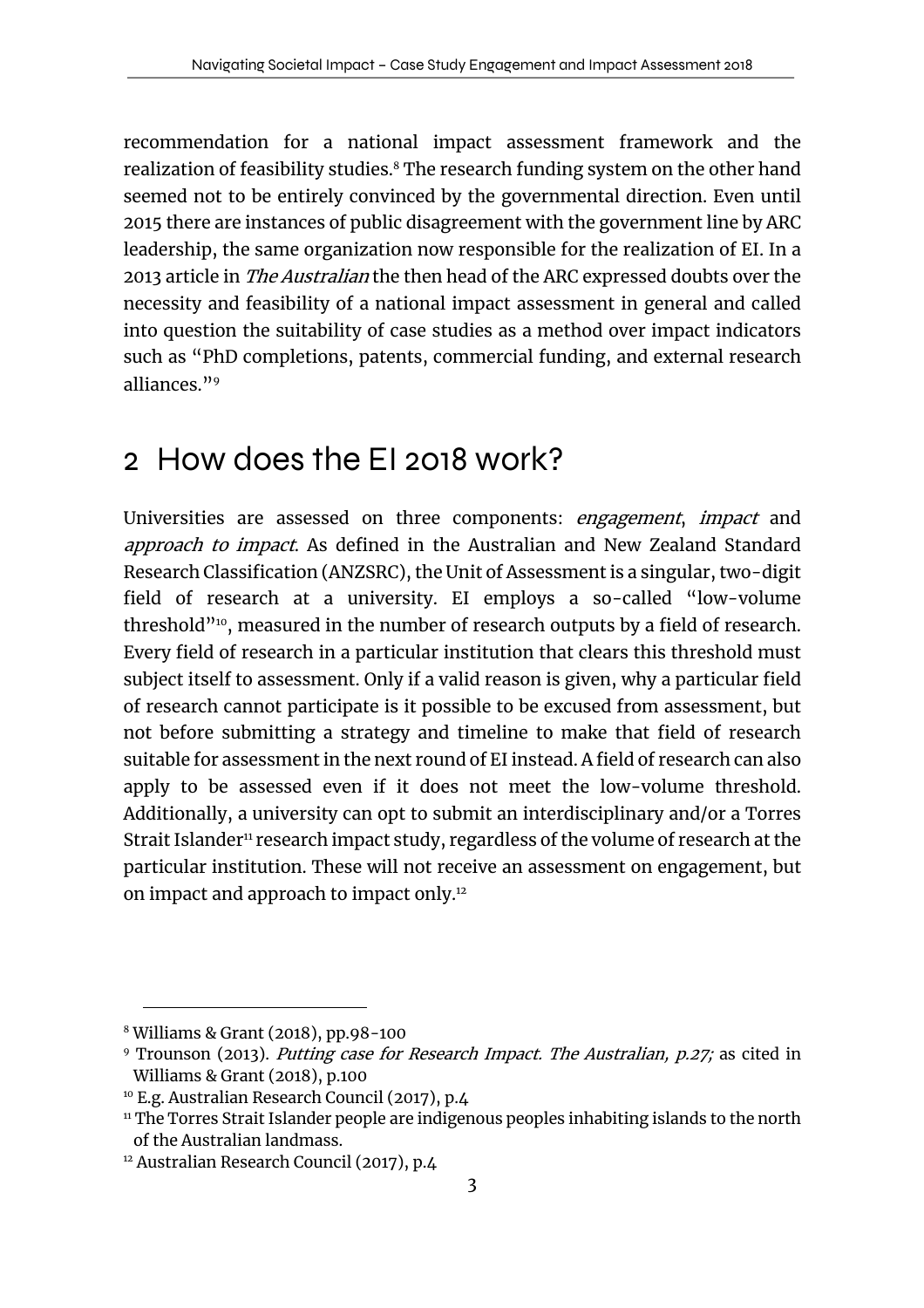**Engagement:** *Engagement* is defined broadly by the Australian Research Council as "[…] the interaction between researchers and research end-users outside of academia, for the mutually beneficial transfer of knowledge, technologies, methods or resources.<sup>"13</sup> This definition leaves the type of research product to be shared broad and open. This becomes even clearer in the definition of a research end-user as "[…] an individual, community or organization external to academia that will directly use or directly benefit from the *output, outcome or* result of the research<sup>" 14</sup> Some organizations, such as publicly funded research organizations or other higher education providers (international or domestic) and similar institutions are excluded from the definition of a research end-user for the purpose of the assessment.<sup>15</sup>

Ratings for the engagement aspect are comprised of a qualitative engagement narrative and quantitative indicators of engagement. The engagement narrative is somewhat loosely defined as a summary of a university's overall engagement activity in a particular field of research, including their corresponding strategies and potential objectives. It allows the addition of any qualitative or quantitative information the institution deems relevant to bolster the narrative.

The quantitative indicators of *engagement* contain measures of cash support from research end-users, basic funding, the proportion of specified government grants to all government grants, and revenues from research commercialization. Some of this data is drawn from the institutions' submissions to ERA.<sup>16</sup> To mitigate the difficulties of some disciplines to show meaningful results on these quantitative indicators, it is mandatory to additionally submit an engagement indicator explanatory statement to contextualize one's own results on the indicators.

Impact and approach to impact. Impact is defined as "[...] the contribution that research makes to the economy, society, environment or culture, beyond the contribution to academic research."17 Universities are asked to submit a single impact study for the assessment of both the *impact* of a given unit of assessment as well as its *approach to impact*. In the *impact* sections of the submission,

<sup>13</sup> Australian Research Council (2017), p.5

<sup>&</sup>lt;sup>14</sup> Australian Research Council (2017), p.5, own emphasis added in italics.

<sup>&</sup>lt;sup>15</sup> Australian Research Council (2017), p.5

<sup>16</sup> Australian Research Council (2017), p.6-7

<sup>&</sup>lt;sup>17</sup> Australian Research Council (2017), p.5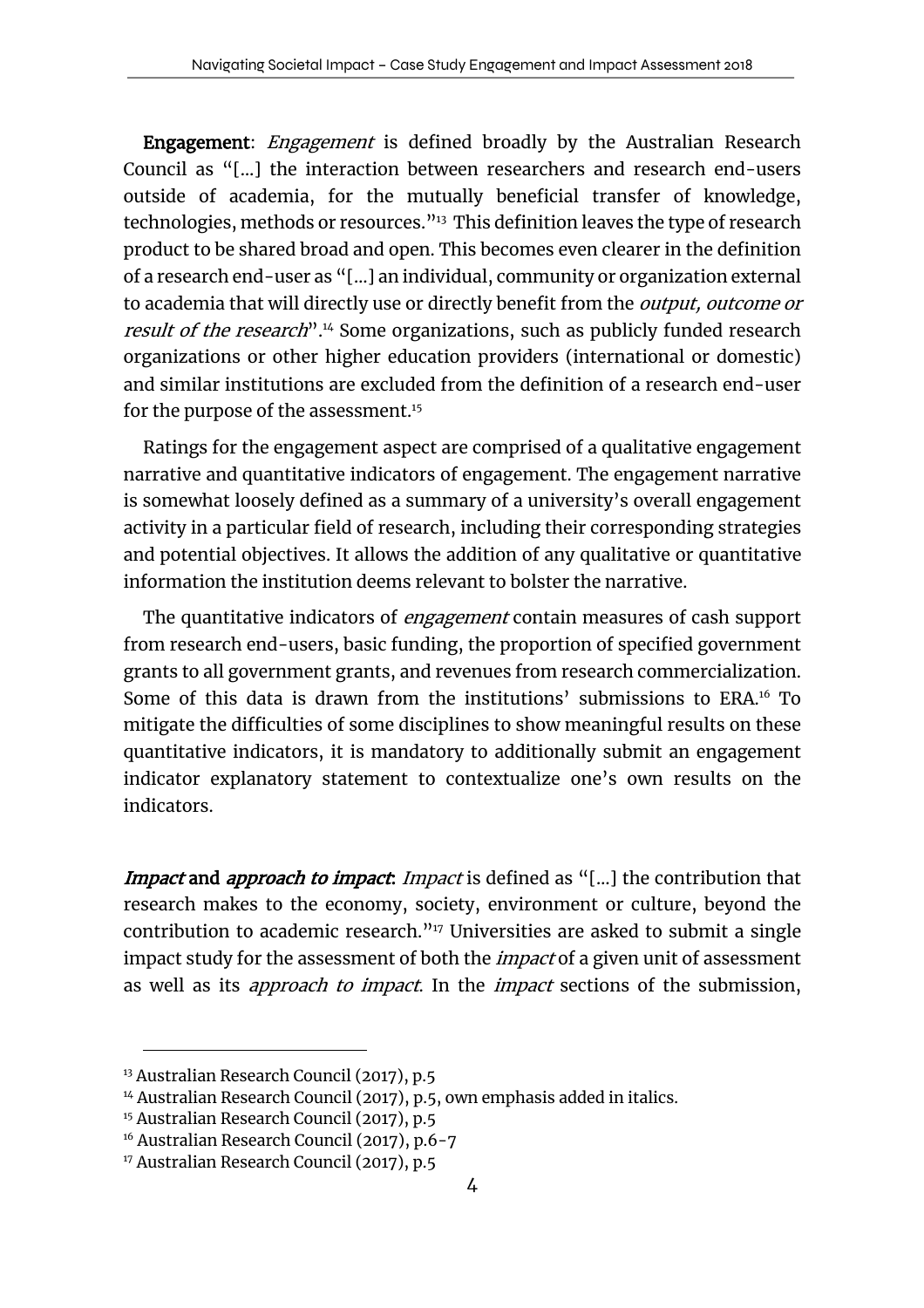institutions are asked to detail the impact made by a field of research in a qualitative case study, indicating who benefitted in which way.

In the *approach to impact* section, institutions are asked to produce a qualitative case study that draws a clear image of how they designed and executed research processes and how research outputs proved beneficial outside of academia. For both the *impact* and the *approach to impact* assessment, institutions are required to link provided impact to specific research activities. 18



Figure 1: Components of the Engagement and Impact Assessment <sup>2018</sup><sup>19</sup>

EI is retrospective, i.e. it assesses engagement and impact in a period leading up to the point of measurement. The periods of reference for each data type were specified as follows:

<sup>&</sup>lt;sup>18</sup> Australian Research Council (2017), p.8

<sup>&</sup>lt;sup>19</sup> Australian Research Council (2021). ERA EI Review Final Report 2020-2021, p.39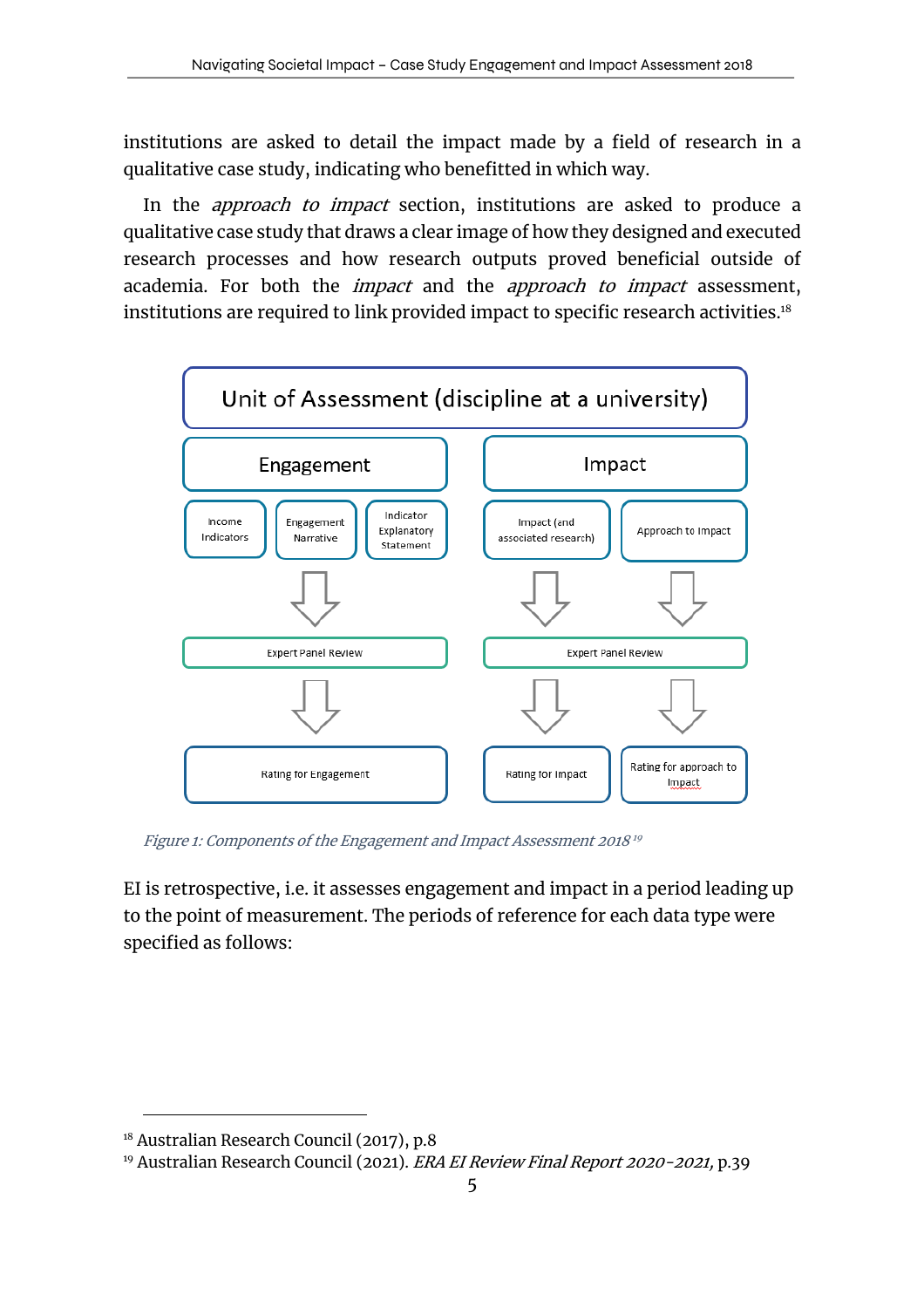| Data type<br>$\hat{\phantom{a}}$ | Reference period $\vee$         | Years $\vee$ |
|----------------------------------|---------------------------------|--------------|
| Associated research              | 1 January 2002-31 December 2016 | 15           |
| Engagement                       | 1 January 2014-31 December 2016 |              |
| Impact                           | 1 January 2011-31 December 2016 | b            |

Figure 2: Periods of reference for different data types<sup>20</sup>

EI employs three-point rating scales with the values "High", "Medium" and "Low". All three assessment categories (engagement, impact and approach to impact) were rated separately.<sup>21</sup> Since every rating point includes a wide variety of performances and cut-offs between rating points that are not defined, EI results are not particularly suitable for comparison across disciplines.<sup>22</sup>

### 3 Critique & Reactions

Former heads of the Australian Research Council (ARC) were not the only source of critical feedback to the inception of EI 2018. The ARC itself commenced a review process for EI 2018 calling for feedback, in which it invited all stakeholders to contribute. This review received a total of 112 submissions from institutions and individuals.23 This case study analyzes feedback submissions that were advanced by three of Australia's largest university networks, the Group of Eight (Go8), the Innovative Research Universities (IRU) and the Regional Universities Network (RUN). These have pooled their feedback into joint viewpoints and thus represent multiple Higher Education Institutions. In the following a short synopsis of the major critiques will be laid out.

The majority of feedback towards EI is critical. Most notably, a significant share of criticism is raised by both IRU and RUN. Both fundamentally call into question whether EI satisfyingly reaches any of its objectives. Collaboration isn't further encouraged and EI does not sufficiently identify processes that enable

<sup>20</sup> Australian Research Council (2018), p.8

<sup>21</sup> Australian Research Council (2018), p.32 ff.

 $22$  Australian Research Council (2019), *Engagement and Impact Assessment 2018-19* National Report, p.12

<sup>&</sup>lt;sup>23</sup> All submissions are available for download at https://www.arc.gov.au/excellenceresearch-australia/era-ei-review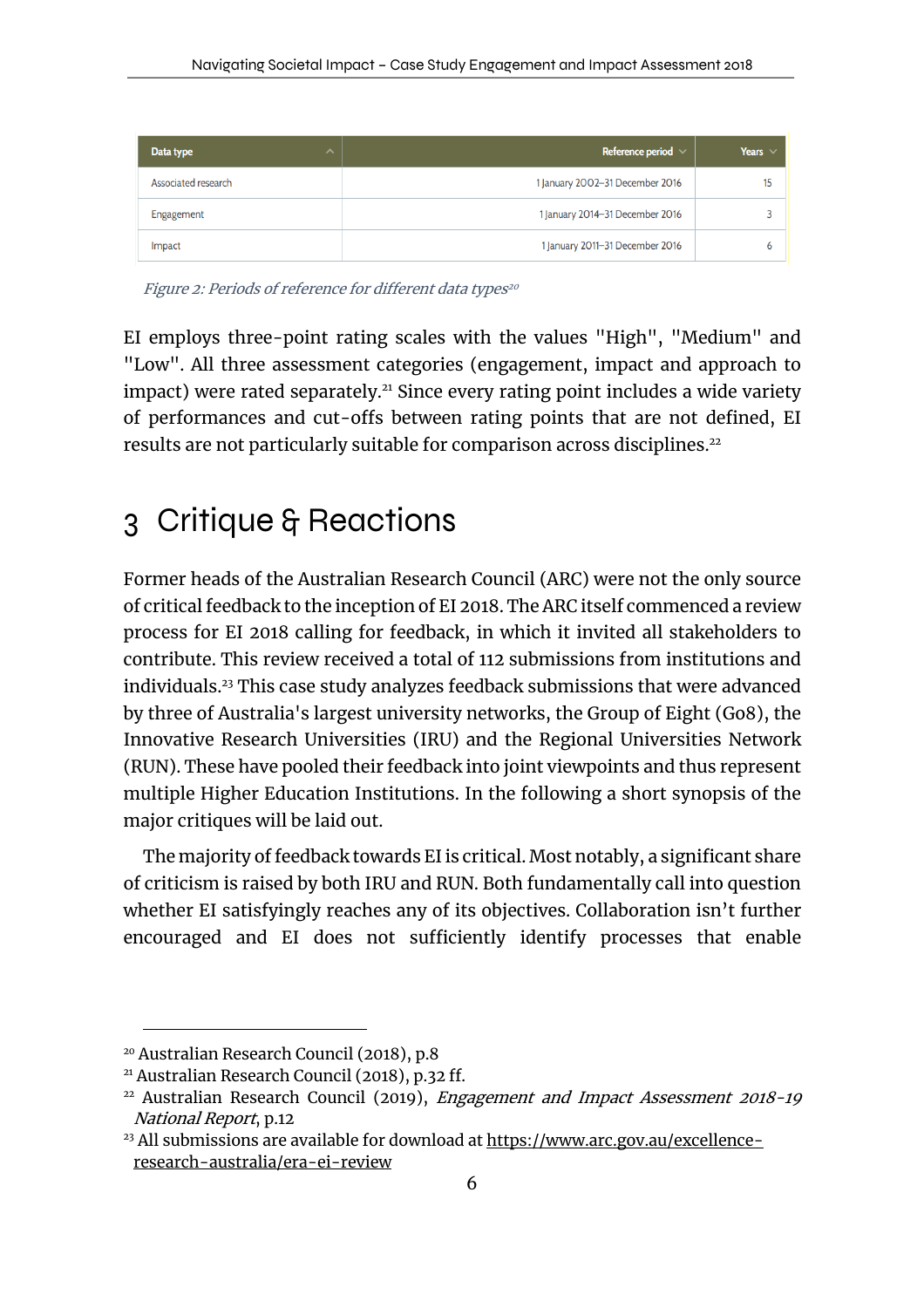engagement or impact.<sup>24</sup> RUN and IRU agree, that the narrative, which is part of the assessment, while resource intensive, somewhat delivers on this demand, even if they argue that one narrative is not nearly enough to fully show an entire fields of research effort for enabling engagement or impact. They further agree that the solely cash-driven indicators fail to accurately capture engagement and impact, missing out on a myriad of other forms of engagement, even creating unacceptable biases in favor of HEIs with larger research income and disciplines more prone to producing cash-based results. This is especially detrimental to disciplines that are characterized by less cash-focused research outputs such as HASS-disciplines (Humanities, Arts and Social Sciences). The IRU in particular finds that none of the used engagement indicators are appropriate. <sup>25</sup> RUN also lists a number of alternative indicators to reduce the role of cash-based indicators: "End-users as co-authors and listed on grants, repeat collaborations [...]."<sup>26</sup> By contrast, both RUN and IRU see value in EI as ways to identify exemplar cases and institutional performance measures.<sup>27</sup> At the same time, they find fault in the retrospective design of EI, stating that it makes it difficult to apply processes that have been found in exemplar cases to currently undergoing research projects.28 RUN and IRU both respectively reach the conclusion that EI is "poorly designed. It isn't designed to demonstrate what it is meant to".<sup>29</sup>

Importantly, both of the smaller university networks attest a very low impact to EI itself, stating that it had little to no influence on universities, researchers and sectors beyond academia alike. In part due to resource constraints on the side of universities preventing actual large-scale changes to university approaches and in part due to lack of understanding and visibility in industry sectors.<sup>30</sup>

It is striking that most of the fundamental criticisms of EI methodology are shared by RUN and IRU, but not the Go8. This may be due to the fact that the Go8 is made up by the eight biggest, most affluential and most funded universities of Australia. They are exactly those institutions, which (according to IRU and RUN) benefit the most from EI's design, especially the numeric and cash-driven engagement and impact indicators. Much of the criticism raised by the two

 $24$  RUN (2020). Submission on ERA EI Consultation Paper 2020, p.9; IRU (2020). ERA EI Review Consultation Paper Questions – IRU response , p.13

<sup>25</sup> RUN (2020) p.9-15, IRU (2020) p.16-17

<sup>26</sup> RUN (2020) p.13

<sup>27</sup> RUN (2020) p.10, IRU (2020) p.2

<sup>28</sup> RUN (2020) p.9-10, IRU (2020) p.13

<sup>29</sup> RUN (2020) p.10

<sup>30</sup> RUN (2020) p.10, IRU (2020) p.14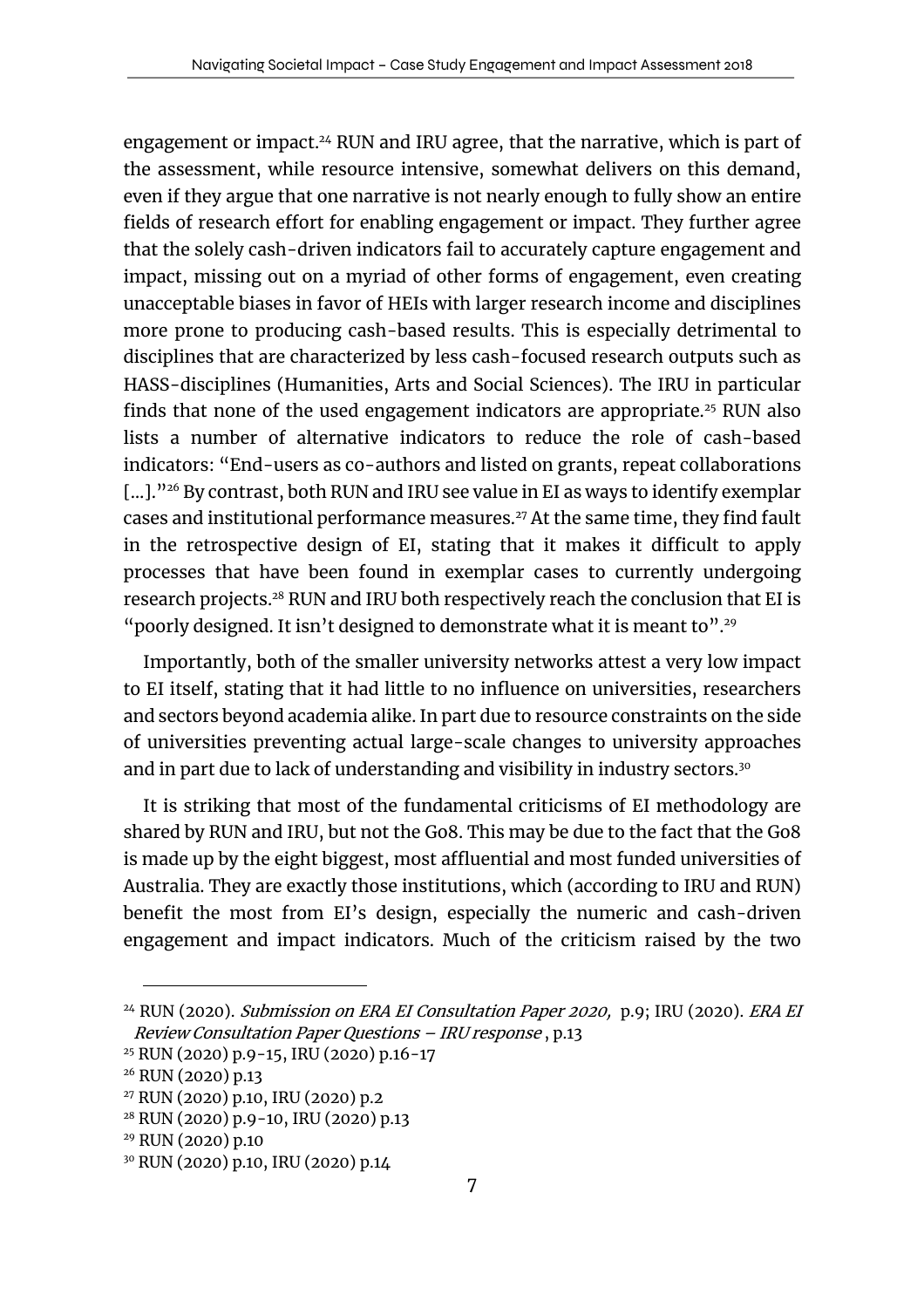smaller university networks are simply not mentioned in the Go8 submission. The Go8 feedback submission is much shorter in general.

That being said, there are a number of aspects that all three stakeholder groups share. For example, EI results do not yet meet their objective to properly inform the Australian public and government about the payoffs of their investments into Australian research. $31$  The Go8 even suggests this is directly caused by the EI design.32 The Go8 and IRU both suggest the use of SEO-codes (Socio-Economic Objectives) that require the explication of purposes and outcomes of research in relation to societal objectives and national agendas. 33

There is also strong agreement that the costs imposed on universities was disproportionate and, at its peak, overwhelming.<sup>34</sup> All three groups advocate for a longer cycle between assessments and/or temporally offsetting ERA and EI to this end.35 Another popular method to alleviate the pressure on universities was the partial automation or streamlining of data collection through publicly available datasets like HERDC funding data or ORCID IDs. RUN and IRU even repeatedly advocate for the combination of the *engagement* and *approach to impact* sections of the assessment, stating that they served largely the same purpose and needlessly inflated workload. 36

The academic literature on EI 2018 shows that EI is criticized for attaching more weight on engagement than impact measurements.<sup>37</sup> This criticism does not seem to bear on sufficient justification, as the EI focuses on both engagement and impact. Bolingford  $(2017)^{38}$  is one of the authors levying this criticism during

https://journals.plos.org/plosone/article?id=10.1371/journal.pone.0192290

 $31$  Go8 (2020). Enabling Australia's Economic Recovery through supporting research excellence, p.1-4, RUN (2020), p.9, IRU (2020), p.13

<sup>32</sup> Go8 (2020), p.4

<sup>33</sup> Although RUN directly opposes this, stating that SEO-codes are not widely understood by the public.

<sup>34</sup> Go8 (2020), p.1-4, RUN (2020), p.17-20, IRU (2020), p.19-20

<sup>&</sup>lt;sup>35</sup> At the same time, all three groups oppose combining ERA and EI into one single assessment, assuming that this would not bring with it a reduction in administrative burden but simply a concentration of the workload at one particular point.

<sup>36</sup> Go8 (2020), p.1-3, RUN (2020), p.17-19, IRU (2020), p.20-21

<sup>37</sup> See for example Williams & Grant (2018) and Zardo, Pauline; Barnett, Adrian G.; Suzor, Nicolas; Cahill, Tim (2018). Does engagement predict research use? An analysis of The Conversation Annual Survey 2016; retrieved from:

 $38$  Bolingford, Ilana (2017). The Research Excellence Framework and the Stern Review – Implications for Australia's Engagement and Impact Assessment Framework. Available at SSRN:

https://ssrn.com/abstract=3414086 or http://dx.doi.org/10.2139/ssrn.3414086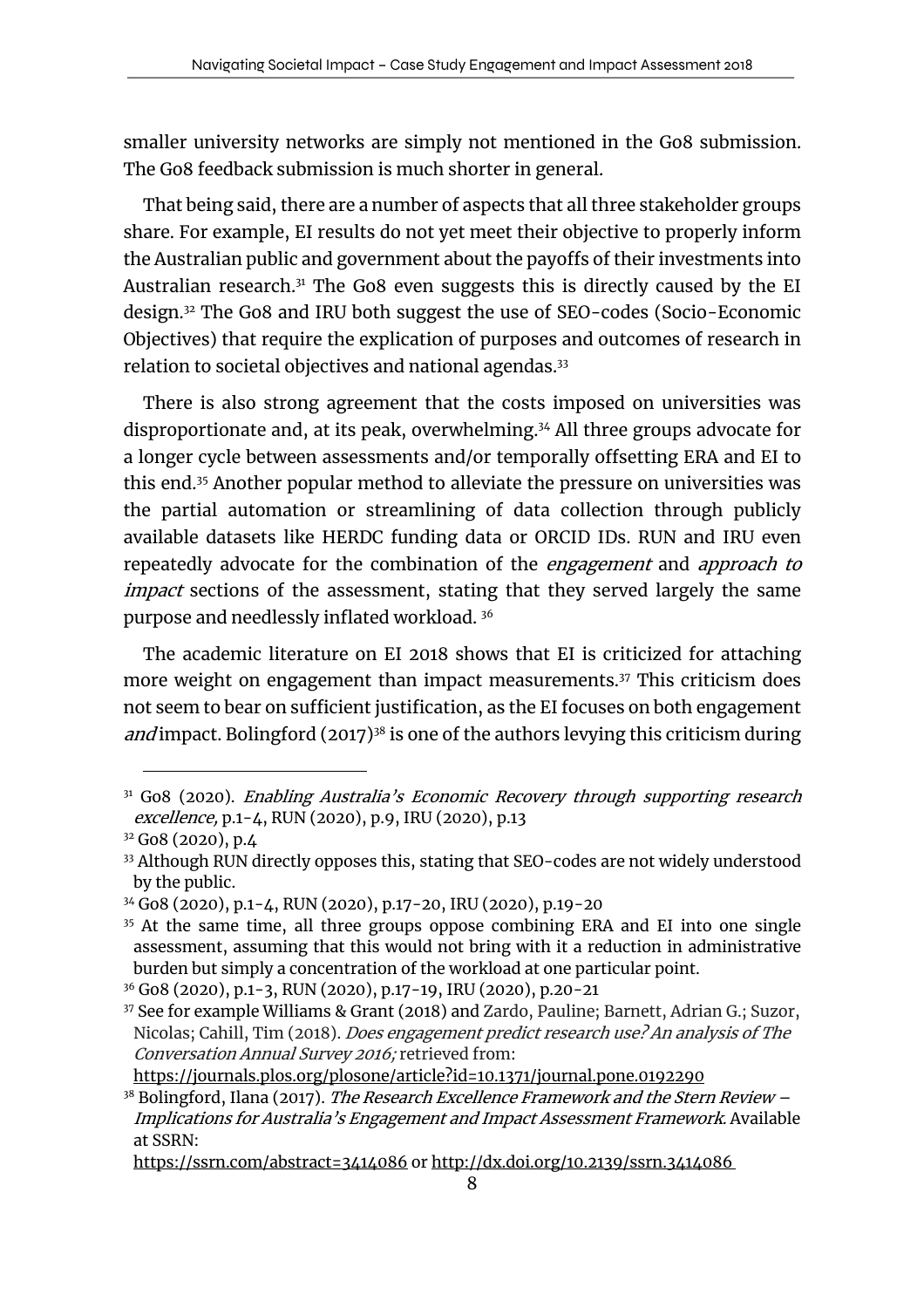the development stages of EI, while also suggesting an explanation in the wording of the Consultation Paper, published in the wake of the adoption of NISA by the Australian Research Council itself. This paper suggested that focusing on impact itself would not be the optimal strategy for the Australian context and instead proposed to focus on the analysis of processes.39 It is unclear at what point the Australian Government and the ARC amended their views concerning the focus of EI and decided to include both aspects.

An additional issue are the fundamental debates that accompany impact frameworks. In the time preluding the inception of EI there were several authors calling into question the feasibility of measuring impact meaningfully at all, and whether fields of research with more easily measurable outputs would systemically score higher in rankings. Especially in the UK, many scholars argued that the REF actively discouraged "blue skies research" with no immediately apparent or relevant output as well as research in the humanities.<sup>40</sup> However, it is noticeable, that these debates seem to have fizzled out before the conceptualization of EI and that they seem to result from debates about the REF in the UK. This could be a result of the REF having been adopted a good number of years previous to EI and the fundamental debates having been somewhat settled by the time of EI's adoption. That the implementation of EI faced less opposition than REF may be due to the fact that EI does not (re-)distribute research funds, while REF clearly does.

The Australian Government still defines certain desirable traits for all Australian research and ties it to a national ranking system, which can be interpreted as an incentivization for research outputs that are believed to produce more tangible results than others. Still, it is noticeable that even authors specifically comparing both countries' development of impact frameworks exclusively cite UK-based authors in these fundamental debates and that there seem to be no similar debates happening in the Australian literature.<sup>41</sup>

<sup>&</sup>lt;sup>39</sup> Australian Government (2016). *National Innovation and Science Agenda- Engagement* and Impact Assessment Consultation Paper, p.11 as cited in Bolingford (2017), p.4

<sup>40</sup> Williams & Grant (2018), p.93

<sup>41</sup> Williams & Grant (2018), p.93